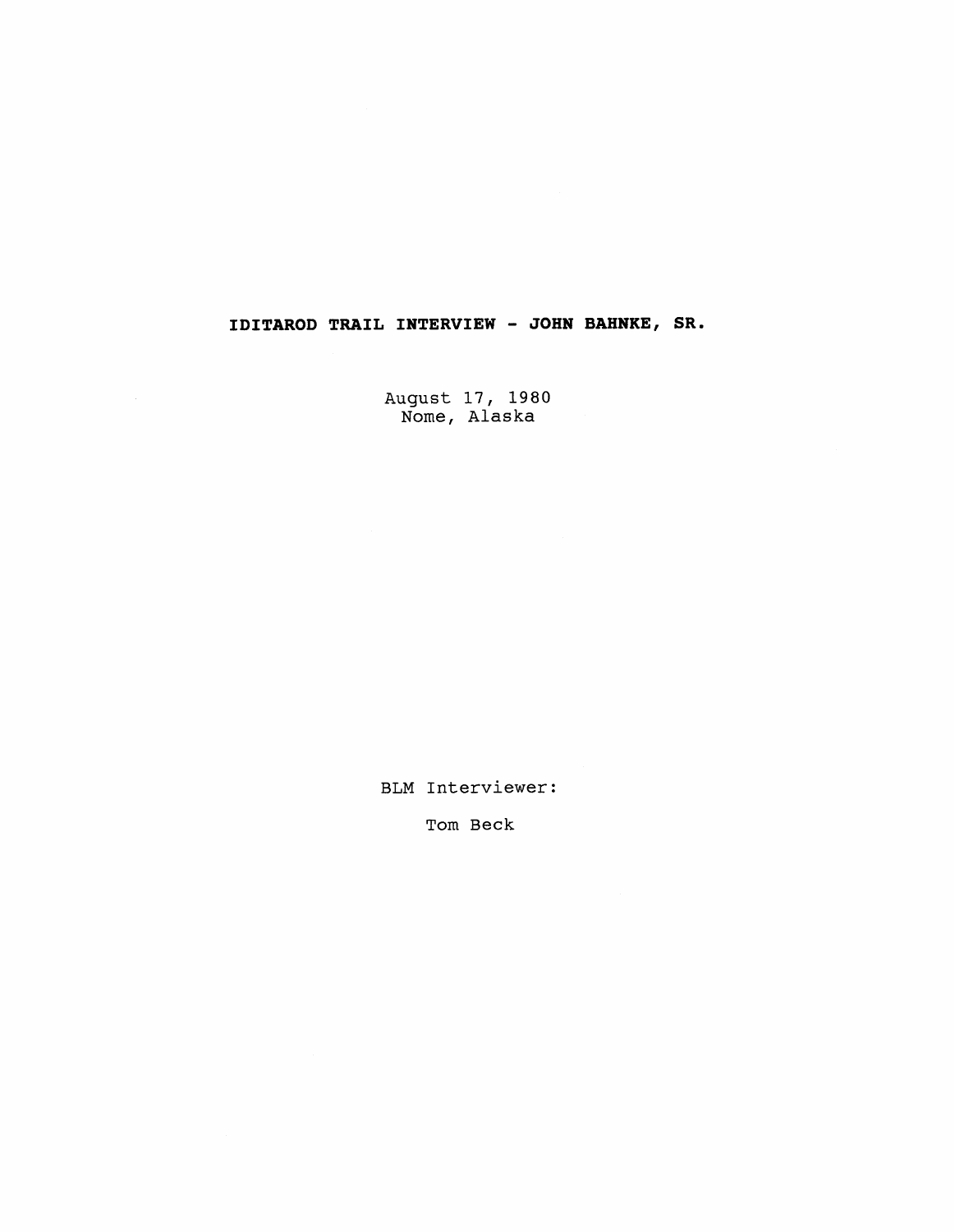## **AWUST 17, 1980** - **JOHN BAHNKE, SR.**

## **INTRODUCTION**

INTERVIEWER: ..... Historic Trail interview with John Bahnke, Sr., of Nome, Alaska. The interview was conducted at John's home in Nome on August 17th, 1980. The interview was conducted for the Bureau of Land Management by Tom Beck.

John was born in 1907 in the Rocky Point area of the Seward Peninsula. John's father was from Germany and came to Alaska during the 1898 Gold Rush. John's mother was a Native woman from the Rocky Point area. John's father ran the roadhouse, the Cheokuk Roadhouse, between Bluff and Golovin during the very early 1900s. The family later moved to Bluff where John grew up.

John worked summers for 13 years at the Quigley Mining Camp near Solomon. He later worked in Nome for the U.S. Smelting Company, now the Alaskan Gold Company, and is a maintenance foreman for the Nome Public Schools.

(Off record at Log No. 0103) (On record at Log No. 0200)

## **INTERVIEW**

| $\mathbf{A}$ | There was a lot of mining going on there in the early days. |
|--------------|-------------------------------------------------------------|
| Q            | Is that where you spent most of your time, around Bluff,    |
|              | when you were younger?                                      |
| $\mathbf{A}$ | Yeah, when I was around 18 or 20.                           |
| Q            | Mm hmm (affirmative).                                       |
| $\mathbf A$  | And, I mean, I got married when I was 25.                   |
| Q            | Did you -- were your parents from Bluff then?               |
| $\mathbf A$  | No. My daddy originally was from Germany.                   |
| Q            | Oh, really?                                                 |
| A            | And my mother, she was a Native of this country. She was    |
|              | born and raised around Rocky Point, in that area.           |
| Q            | When did your dad come into the country?                    |
| Α            | Yeah, he come up here on the Gold Rush.                     |
| Q            | Did he?                                                     |
| $\mathbf{A}$ | Mm hmm (affirmative). Over the Iditarod Trail.              |
| Q            | Really?                                                     |
| $\mathbf{A}$ | Mm hmm (affirmative).                                       |
| Q            | Did he ever tell you stories about coming over there?       |
| $\mathbf{A}$ | No, not too much, no. He spent one winter up there around   |
|              | Kooquk (ph) country, then he come out of there and ran a    |
|              | roadhouse down at between Bluff and Golovin one -- oh, a    |
|              | couple of winters.                                          |
| Q            | Oh, did he? Which one was that? Was that                    |
| $\mathbf{A}$ | That little place they call Cheokuk. It's an Eskimo name.   |
|              | I don't know -- they have no white-man name for that place. |
|              | There's a -- there used to be a shorter cabin there, but I  |
|              | think that burned down.                                     |
| Q            | That wasn't Topkok, was it?                                 |
| A            | No, no. The other way, from -- east from Bluff.<br>No.      |
| Q            | East from Bluff?                                            |